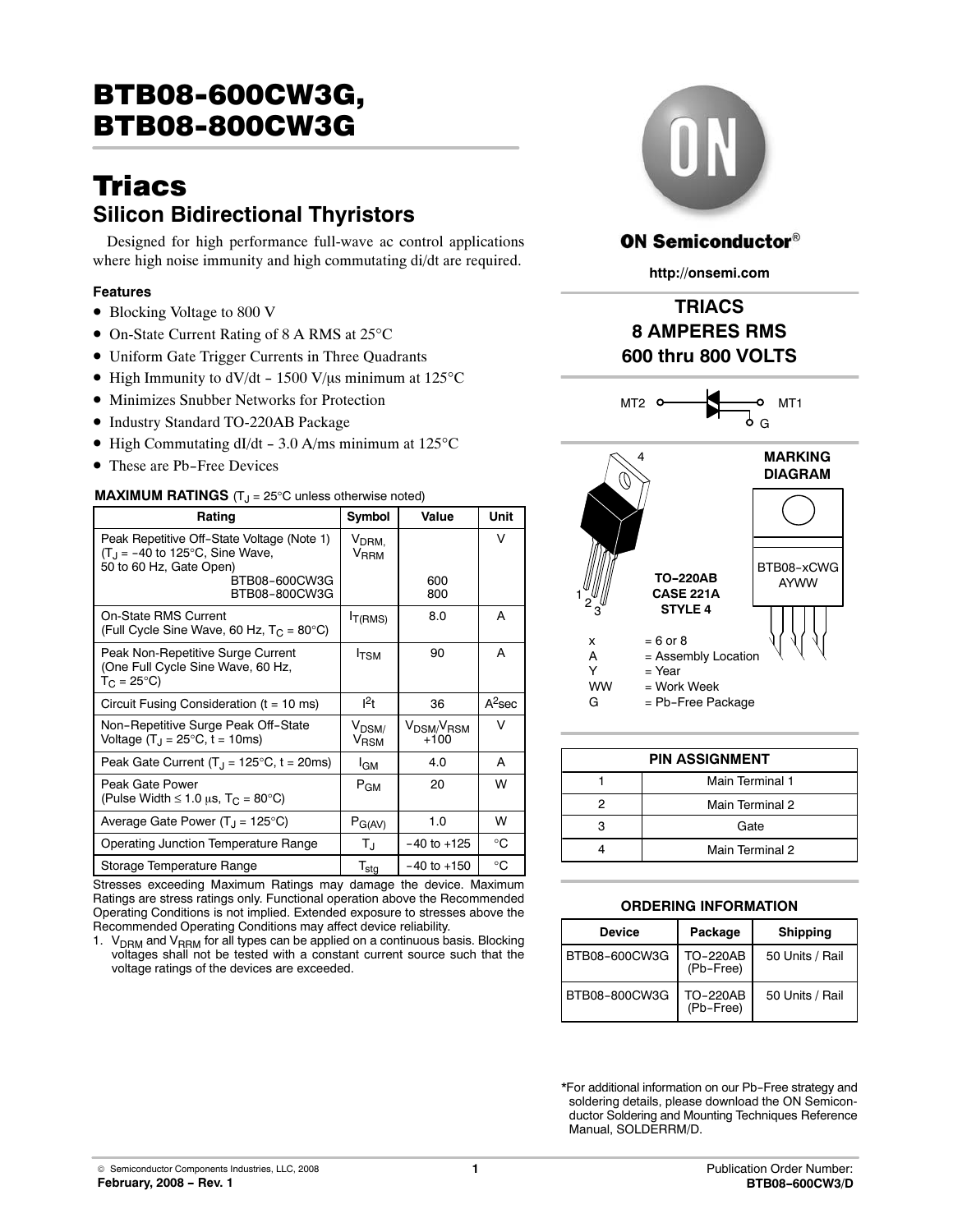#### **THERMAL CHARACTERISTICS**

|                     | <b>Characteristic</b>                                                         | <b>Symbol</b>                             | Value     | Unit          |
|---------------------|-------------------------------------------------------------------------------|-------------------------------------------|-----------|---------------|
| Thermal Resistance. | Junction-to-Case<br>Junction-to-Ambient                                       | $R_{\theta \text{JC}}$<br>$R_{\theta JA}$ | 2.5<br>60 | $\degree$ C/W |
|                     | Maximum Lead Temperature for Soldering Purposes 1/8" from Case for 10 seconds |                                           | 260       | °C            |

**ELECTRICAL CHARACTERISTICS** (T<sub>J</sub> = 25°C unless otherwise noted; Electricals apply in both directions)

| Characteristic                                                                                                                            |                                 | Min                      | <b>Typ</b>               | Max                      | Unit      |
|-------------------------------------------------------------------------------------------------------------------------------------------|---------------------------------|--------------------------|--------------------------|--------------------------|-----------|
| <b>OFF CHARACTERISTICS</b>                                                                                                                |                                 |                          |                          |                          |           |
| Peak Repetitive Blocking Current<br>$(V_D =$ Rated $V_{DRM}$ , $V_{RRM}$ ; Gate Open)<br>$T_{\rm J} = 25^{\circ}$ C<br>$T_J = 125$ °C     | I <sub>DRM</sub><br><b>IRRM</b> |                          |                          | 0.005<br>1.0             | mA        |
| <b>ON CHARACTERISTICS</b>                                                                                                                 |                                 |                          |                          |                          |           |
| Peak On-State Voltage (Note 2)<br>$(ITM = ±11 A Peak)$                                                                                    | V <sub>TM</sub>                 |                          |                          | 1.55                     | $\vee$    |
| Gate Trigger Current (Continuous dc) ( $V_D$ = 12 V, R <sub>L</sub> = 30 $\Omega$ )<br>$MT2(+), G(+)$<br>$MT2(+), G(-)$<br>$MT2(-), G(-)$ | lgt                             | 2.5<br>2.5<br>2.5        |                          | 35<br>35<br>35           | mA        |
| <b>Holding Current</b><br>( $V_D$ = 12 V, Gate Open, Initiating Current = $\pm$ 100 mA)                                                   | ΙH                              | $\overline{\phantom{a}}$ |                          | 45                       | mA        |
| Latching Current ( $V_D$ = 24 V, $I_G$ = 42 mA)<br>$MT2(+), G(+)$<br>$MT2(+), G(-)$<br>$MT2(-), G(-)$                                     | IL.                             |                          |                          | 50<br>80<br>50           | mA        |
| Gate Trigger Voltage ( $V_D$ = 12 V, R <sub>L</sub> = 30 $\Omega$ )<br>$MT2(+), G(+)$<br>$MT2(+), G(-)$<br>$MT2(-), G(-)$                 | $V_{GT}$                        | 0.5<br>0.5<br>0.5        | $\overline{\phantom{0}}$ | 1.7<br>1.1<br>1.1        | $\vee$    |
| Gate Non-Trigger Voltage $(T_J = 125^{\circ}C)$<br>$MT2(+), G(+)$<br>$MT2(+), G(-)$<br>$MT2(-), G(-)$                                     | $V_{GD}$                        | 0.2<br>0.2<br>0.2        |                          |                          | V         |
| <b>DYNAMIC CHARACTERISTICS</b>                                                                                                            |                                 |                          |                          |                          |           |
| Rate of Change of Commutating Current, See Figure 10.<br>(Gate Open, $T_1 = 125^{\circ}C$ , No Snubber)                                   | $(dI/dt)_{c}$                   | 3.0                      |                          | $\overline{\phantom{a}}$ | A/ms      |
| Critical Rate of Rise of On-State Current<br>$(T_J = 125^{\circ}C, f = 120 Hz, I_G = 2 \times I_{GT}, tr \le 100$ ns)                     | dl/dt                           | $\overline{\phantom{a}}$ | $\qquad \qquad -$        | 50                       | $A/\mu s$ |
| Critical Rate of Rise of Off-State Voltage<br>( $V_D$ = 0.66 x $V_{DRM}$ , Exponential Waveform, Gate Open, T <sub>J</sub> = 125°C)       | dV/dt                           | 1500                     |                          |                          | $V/\mu s$ |

2. Indicates Pulse Test: Pulse Width ≤ 2.0 ms, Duty Cycle ≤ 2%.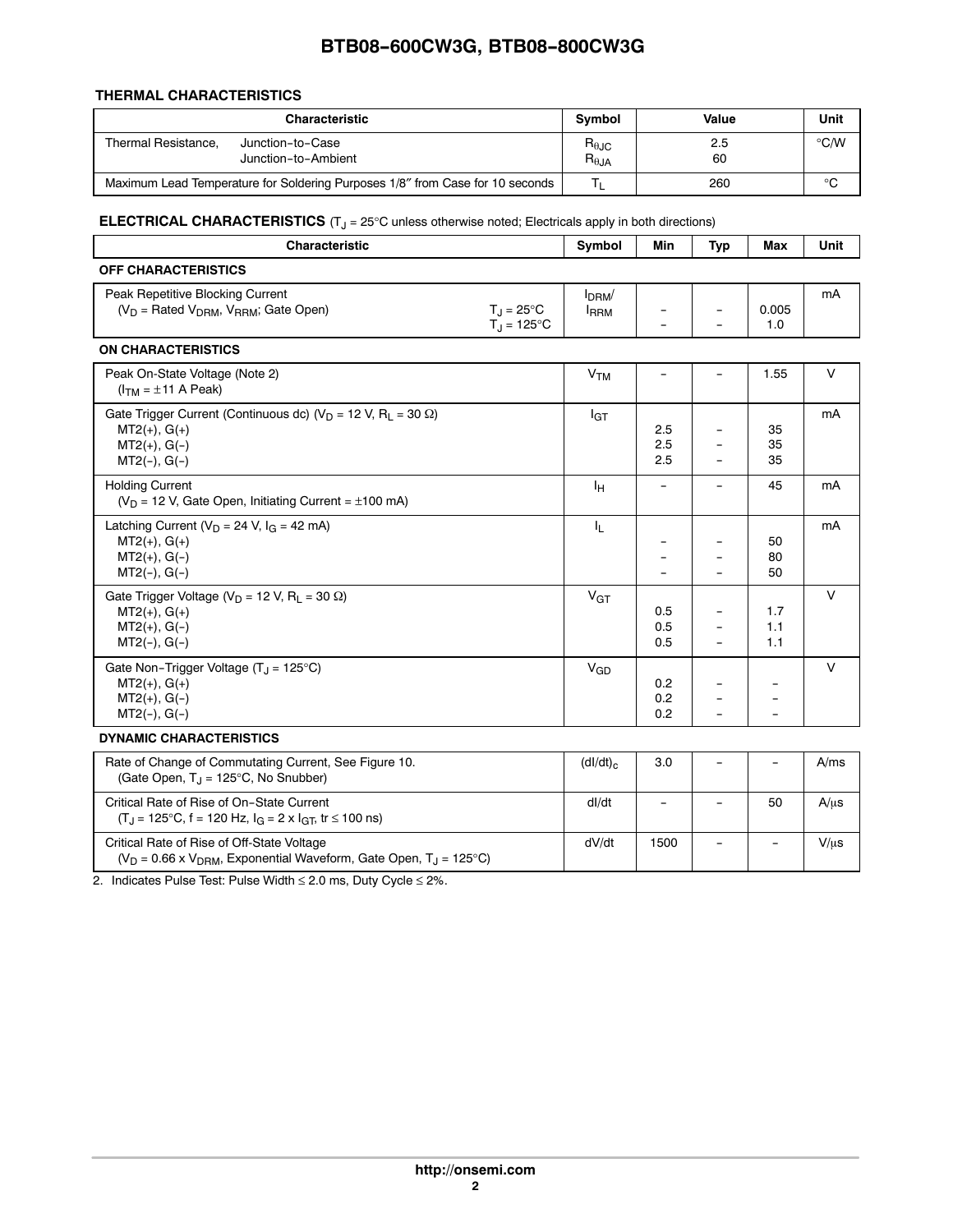## **Voltage Current Characteristic of Triacs (Bidirectional Device)**

| Symbol                    | <b>Parameter</b>                          |
|---------------------------|-------------------------------------------|
| <b>V<sub>DRM</sub></b>    | Peak Repetitive Forward Off State Voltage |
| <b>I</b> DRM              | Peak Forward Blocking Current             |
| $\mathsf{V}_\mathsf{RRM}$ | Peak Repetitive Reverse Off State Voltage |
| <b>IRRM</b>               | Peak Reverse Blocking Current             |
| Ѵтм                       | Maximum On State Voltage                  |
| Iн                        | <b>Holding Current</b>                    |



## **Quadrant Definitions for a Triac**



All polarities are referenced to MT1.

With in-phase signals (using standard AC lines) quadrants I and III are used.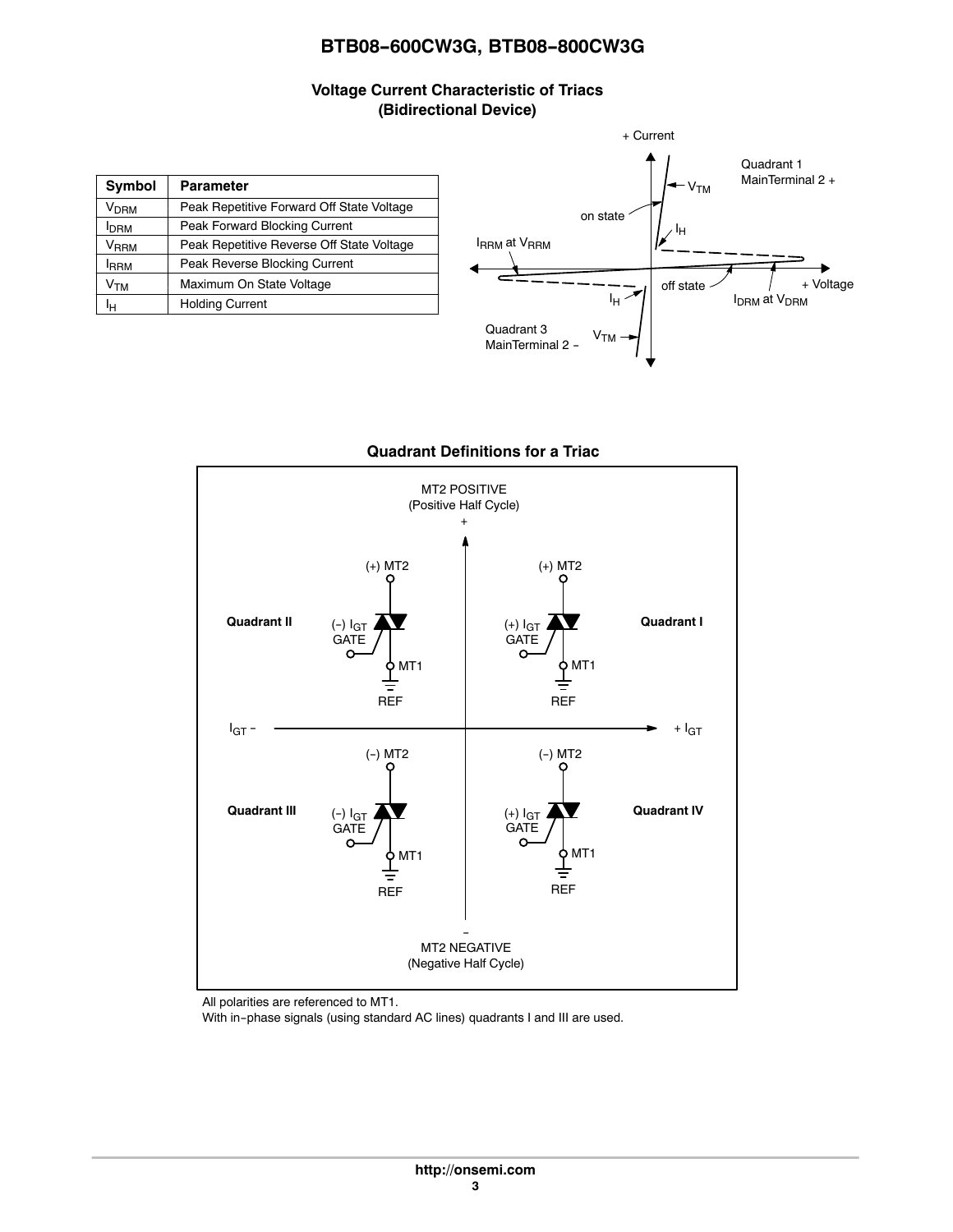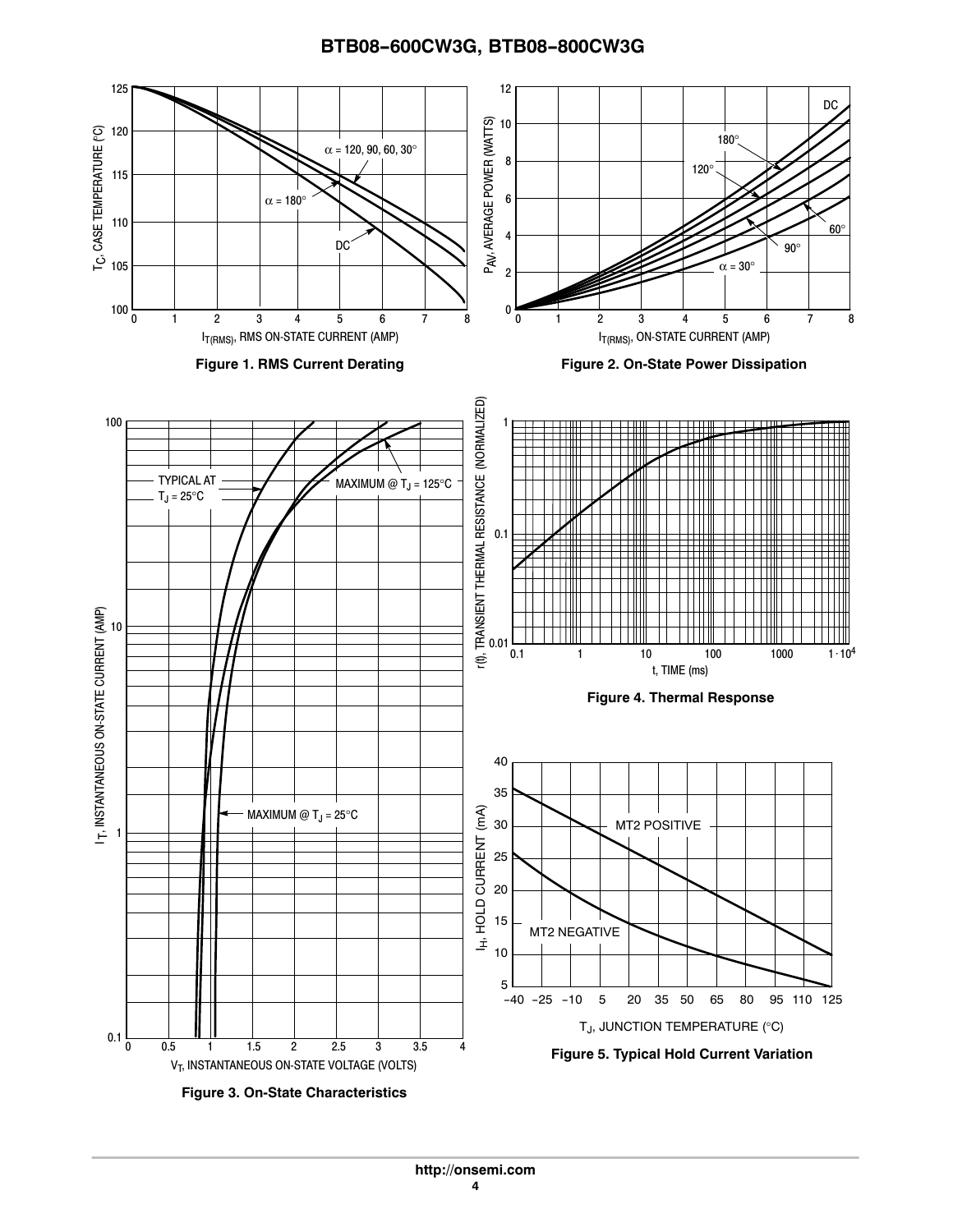

Note: Component values are for verification of rated  $\left(\frac{di}{dt}\right)_c$ . See AN1048 for additional information.

Figure 9. Simplified Test Circuit to Measure the Critical Rate of Rise of Commutating Current (di/dt)<sub>c</sub>